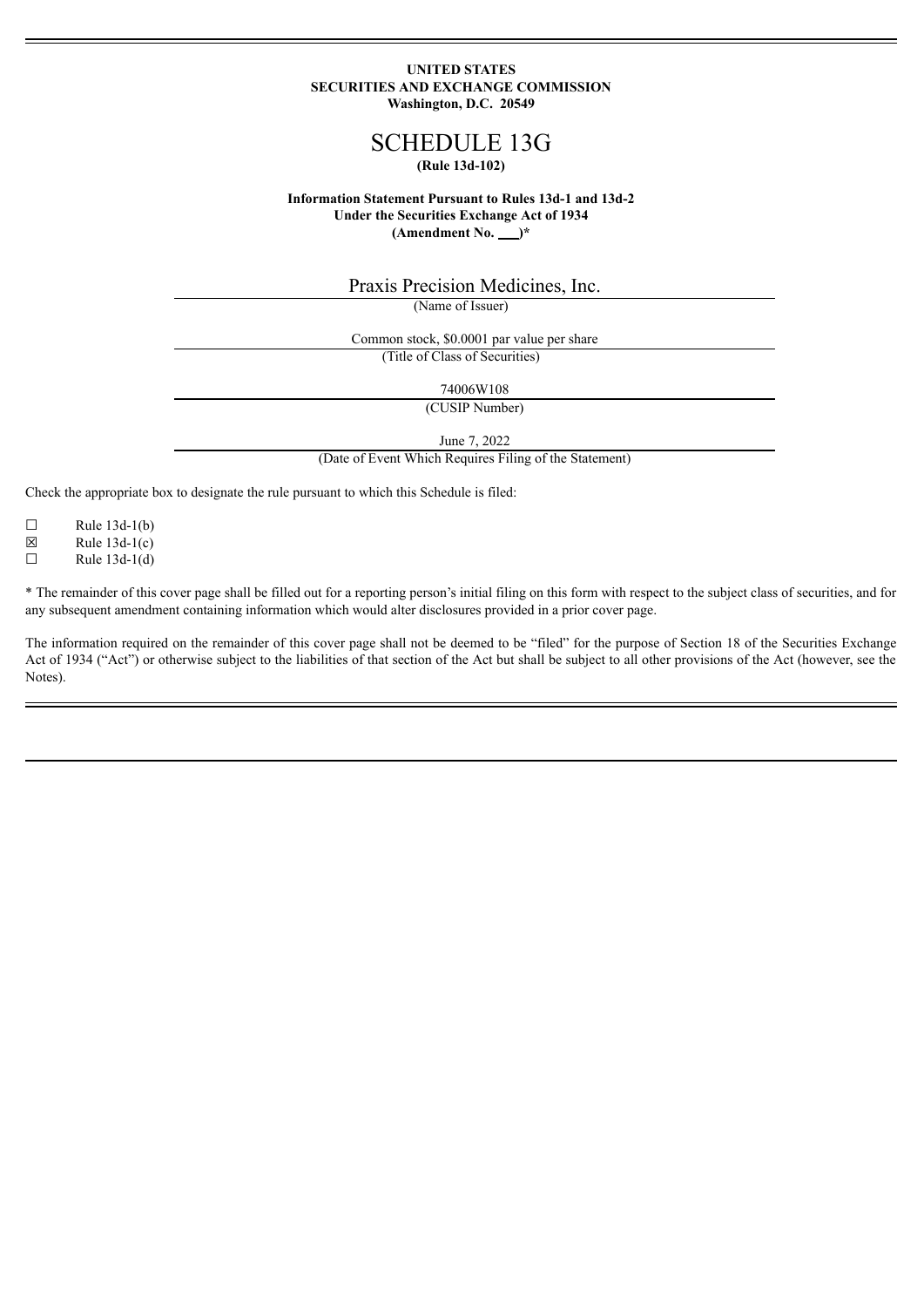| <b>CUSIP NO. 74006W108</b> |
|----------------------------|
|                            |
|                            |

| 1.  | <b>NAME OF REPORTING PERSON</b>                                                                           |                                                              |  |  |  |  |
|-----|-----------------------------------------------------------------------------------------------------------|--------------------------------------------------------------|--|--|--|--|
|     | PFM Health Sciences, LP                                                                                   |                                                              |  |  |  |  |
| 2.  |                                                                                                           | CHECK THE APPROPRIATE BOX IF A MEMBER OF A GROUP             |  |  |  |  |
|     |                                                                                                           | $\Box$<br>(a)                                                |  |  |  |  |
|     |                                                                                                           | ⊠<br>(b)                                                     |  |  |  |  |
| 3.  | <b>SEC USE ONLY</b>                                                                                       |                                                              |  |  |  |  |
| 4.  | CITIZENSHIP OR PLACE OF ORGANIZATION                                                                      |                                                              |  |  |  |  |
|     | <b>Delaware</b>                                                                                           |                                                              |  |  |  |  |
|     |                                                                                                           | <b>SOLE VOTING POWER</b><br>5 <sub>1</sub>                   |  |  |  |  |
|     | <b>NUMBER OF</b>                                                                                          | $\bf{0}$                                                     |  |  |  |  |
|     | <b>SHARES</b>                                                                                             | <b>SHARED VOTING POWER</b><br>6.                             |  |  |  |  |
|     | <b>BENEFICIALLY</b><br><b>OWNED BY</b><br><b>EACH</b><br><b>REPORTING</b><br><b>PERSON</b><br><b>WITH</b> | 2,479,536 shares                                             |  |  |  |  |
|     |                                                                                                           | 7.<br><b>SOLE DISPOSITIVE POWER</b>                          |  |  |  |  |
|     |                                                                                                           | $\mathbf{0}$                                                 |  |  |  |  |
|     |                                                                                                           | 8.<br><b>SHARED DISPOSITIVE POWER</b>                        |  |  |  |  |
|     |                                                                                                           | See Row 6 above                                              |  |  |  |  |
| 9.  |                                                                                                           | AGGREGATE AMOUNT BENEFICIALLY OWNED BY EACH REPORTING PERSON |  |  |  |  |
|     | See Row 6 above                                                                                           |                                                              |  |  |  |  |
| 10. | CHECK BOX IF THE AGGREGATE AMOUNT IN ROW (9) EXCLUDES CERTAIN SHARES<br>$\Box$                            |                                                              |  |  |  |  |
| 11. | PERCENT OF CLASS REPRESENTED BY AMOUNT IN ROW (9)                                                         |                                                              |  |  |  |  |
|     | $5.4\%$ <sup>1</sup>                                                                                      |                                                              |  |  |  |  |
|     |                                                                                                           |                                                              |  |  |  |  |
| 12. | TYPE OF REPORTING PERSON                                                                                  |                                                              |  |  |  |  |
|     | IA; PN                                                                                                    |                                                              |  |  |  |  |

1 The percentages reported in this Schedule 13G are based upon 45,511,773 shares of common stock outstanding as of May 6, 2022 (according to the issuer's Form 10-Q filed with the Securities and Exchange Commission on May 9, 2022). All of the other numbers and percentages reported in this Schedule 13G are as of 9:00 a.m. (ET) on the date of filing.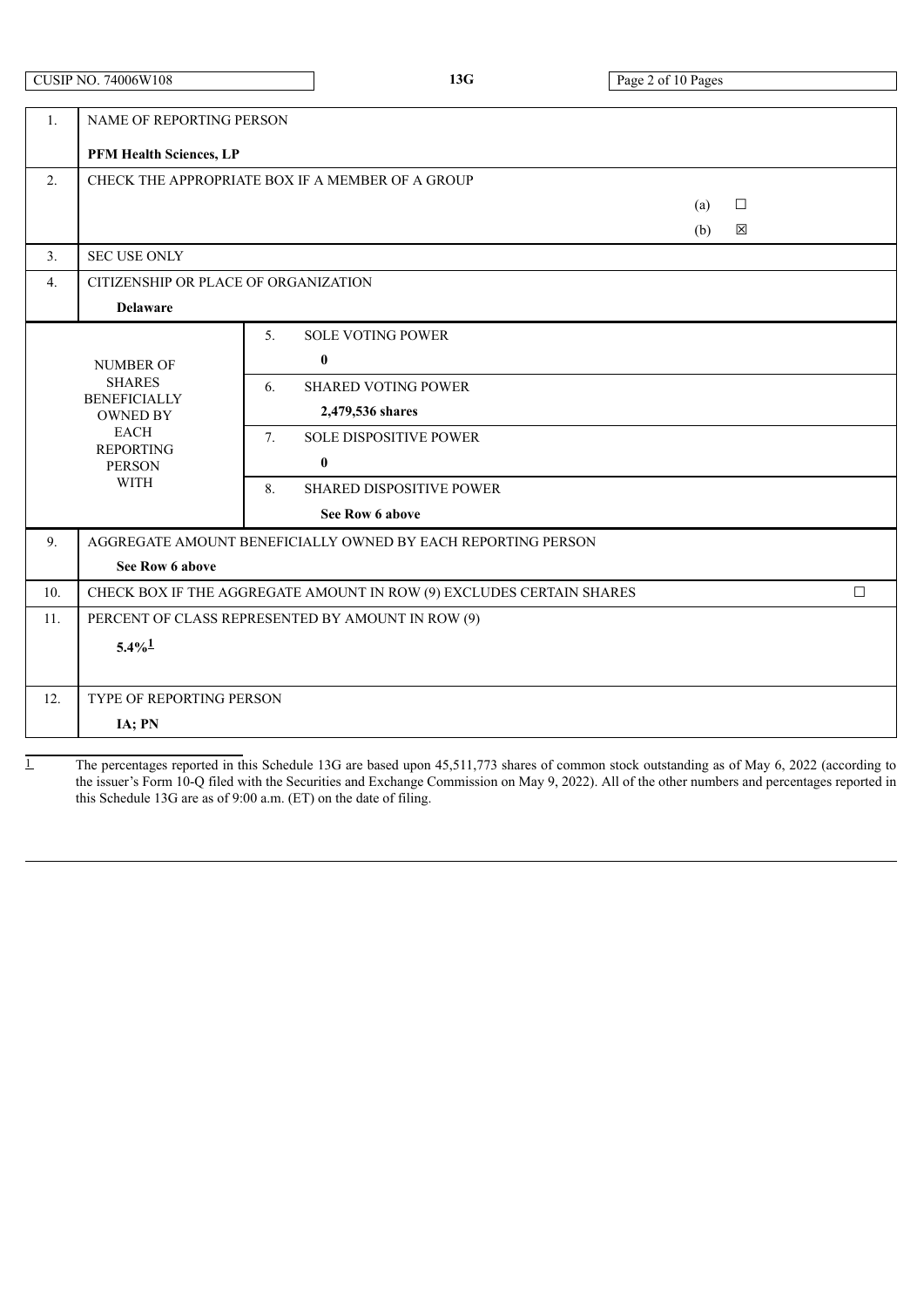|     | <b>CUSIP NO. 74006W108</b>                                                                                                                     |                                              | 13G                                                                                                                                                               |  | Page 3 of 10 Pages |             |        |
|-----|------------------------------------------------------------------------------------------------------------------------------------------------|----------------------------------------------|-------------------------------------------------------------------------------------------------------------------------------------------------------------------|--|--------------------|-------------|--------|
| 1.  | NAME OF REPORTING PERSON<br>PFM Health Sciences GP, LLC                                                                                        |                                              |                                                                                                                                                                   |  |                    |             |        |
| 2.  | CHECK THE APPROPRIATE BOX IF A MEMBER OF A GROUP                                                                                               |                                              |                                                                                                                                                                   |  |                    |             |        |
|     |                                                                                                                                                |                                              |                                                                                                                                                                   |  | (a)<br>(b)         | $\Box$<br>⊠ |        |
| 3.  | <b>SEC USE ONLY</b>                                                                                                                            |                                              |                                                                                                                                                                   |  |                    |             |        |
| 4.  | CITIZENSHIP OR PLACE OF ORGANIZATION                                                                                                           |                                              |                                                                                                                                                                   |  |                    |             |        |
|     | <b>Delaware</b>                                                                                                                                |                                              |                                                                                                                                                                   |  |                    |             |        |
|     | <b>NUMBER OF</b><br><b>SHARES</b><br><b>BENEFICIALLY</b><br><b>OWNED BY</b><br><b>EACH</b><br><b>REPORTING</b><br><b>PERSON</b><br><b>WITH</b> | 5.<br>$\bf{0}$<br>6.<br>7.<br>$\bf{0}$<br>8. | <b>SOLE VOTING POWER</b><br><b>SHARED VOTING POWER</b><br>2,479,536 shares<br><b>SOLE DISPOSITIVE POWER</b><br><b>SHARED DISPOSITIVE POWER</b><br>See Row 6 above |  |                    |             |        |
| 9.  |                                                                                                                                                |                                              | AGGREGATE AMOUNT BENEFICIALLY OWNED BY EACH REPORTING PERSON                                                                                                      |  |                    |             |        |
|     | See Row 6 above                                                                                                                                |                                              |                                                                                                                                                                   |  |                    |             |        |
| 10. |                                                                                                                                                |                                              | CHECK BOX IF THE AGGREGATE AMOUNT IN ROW (9) EXCLUDES CERTAIN SHARES                                                                                              |  |                    |             | $\Box$ |
| 11. | PERCENT OF CLASS REPRESENTED BY AMOUNT IN ROW (9)<br>5.4%                                                                                      |                                              |                                                                                                                                                                   |  |                    |             |        |
| 12. | TYPE OF REPORTING PERSON                                                                                                                       |                                              |                                                                                                                                                                   |  |                    |             |        |
|     | 00                                                                                                                                             |                                              |                                                                                                                                                                   |  |                    |             |        |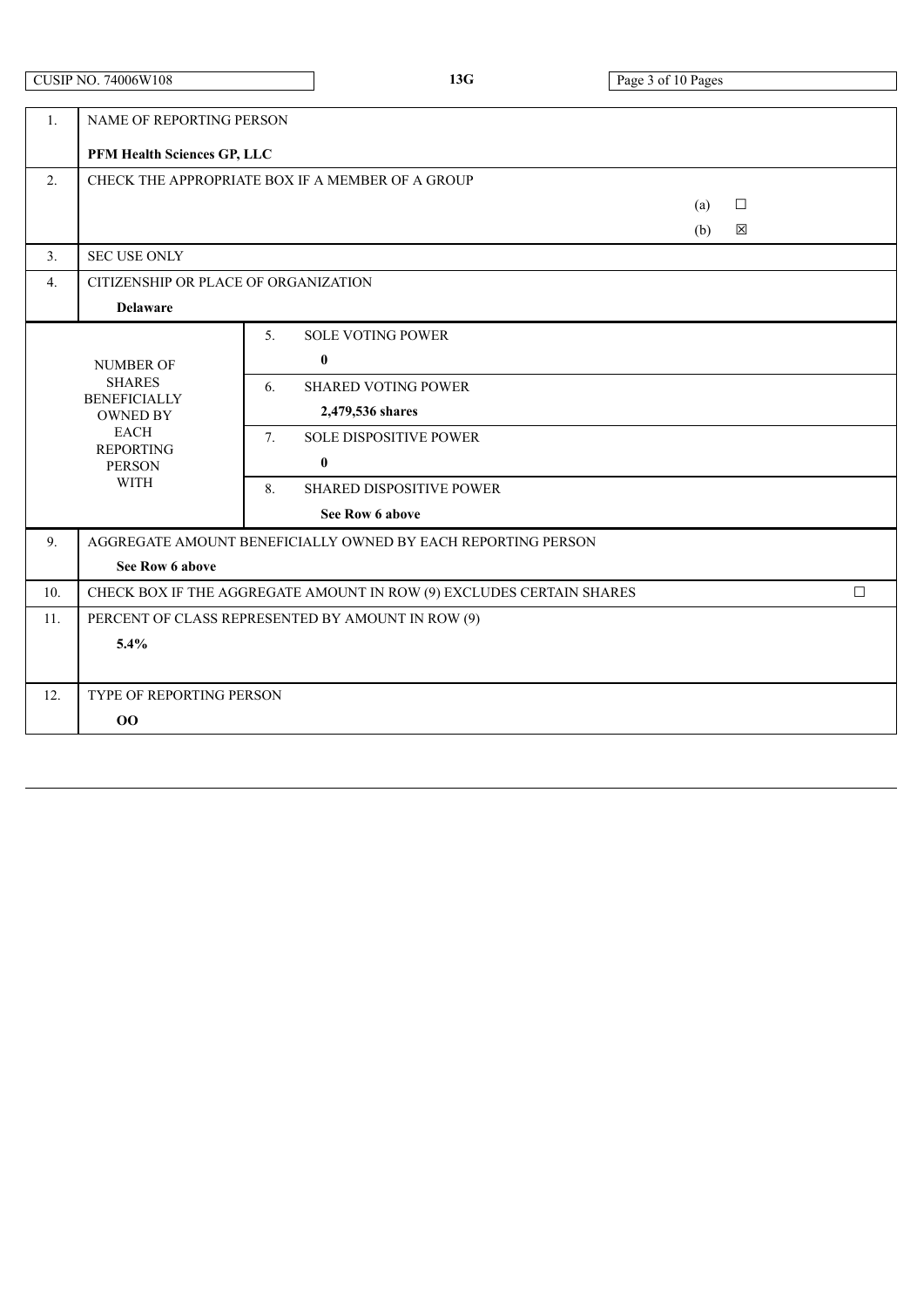|                  | <b>CUSIP NO. 74006W108</b>                                                                                                                     |                      | 13G                                                                                                                                                                                | Page 4 of 10 Pages |             |        |
|------------------|------------------------------------------------------------------------------------------------------------------------------------------------|----------------------|------------------------------------------------------------------------------------------------------------------------------------------------------------------------------------|--------------------|-------------|--------|
| 1.               | NAME OF REPORTING PERSON<br>Partner Asset Management, LLC                                                                                      |                      |                                                                                                                                                                                    |                    |             |        |
| 2.               | CHECK THE APPROPRIATE BOX IF A MEMBER OF A GROUP                                                                                               |                      |                                                                                                                                                                                    |                    |             |        |
|                  |                                                                                                                                                |                      |                                                                                                                                                                                    | (a)<br>(b)         | $\Box$<br>区 |        |
| $\overline{3}$ . | <b>SEC USE ONLY</b>                                                                                                                            |                      |                                                                                                                                                                                    |                    |             |        |
| $\overline{4}$ . | CITIZENSHIP OR PLACE OF ORGANIZATION                                                                                                           |                      |                                                                                                                                                                                    |                    |             |        |
|                  | <b>Delaware</b>                                                                                                                                |                      |                                                                                                                                                                                    |                    |             |        |
|                  | <b>NUMBER OF</b><br><b>SHARES</b><br><b>BENEFICIALLY</b><br><b>OWNED BY</b><br><b>EACH</b><br><b>REPORTING</b><br><b>PERSON</b><br><b>WITH</b> | 5.<br>6.<br>7.<br>8. | <b>SOLE VOTING POWER</b><br>$\bf{0}$<br><b>SHARED VOTING POWER</b><br>2,479,536 shares<br><b>SOLE DISPOSITIVE POWER</b><br>$\bf{0}$<br>SHARED DISPOSITIVE POWER<br>See Row 6 above |                    |             |        |
| 9 <sub>1</sub>   |                                                                                                                                                |                      | AGGREGATE AMOUNT BENEFICIALLY OWNED BY EACH REPORTING PERSON                                                                                                                       |                    |             |        |
|                  | See Row 6 above                                                                                                                                |                      |                                                                                                                                                                                    |                    |             |        |
| 10.              |                                                                                                                                                |                      | CHECK BOX IF THE AGGREGATE AMOUNT IN ROW (9) EXCLUDES CERTAIN SHARES                                                                                                               |                    |             | $\Box$ |
| 11.              | PERCENT OF CLASS REPRESENTED BY AMOUNT IN ROW (9)<br>5.4%                                                                                      |                      |                                                                                                                                                                                    |                    |             |        |
| 12.              | TYPE OF REPORTING PERSON                                                                                                                       |                      |                                                                                                                                                                                    |                    |             |        |
|                  | 00                                                                                                                                             |                      |                                                                                                                                                                                    |                    |             |        |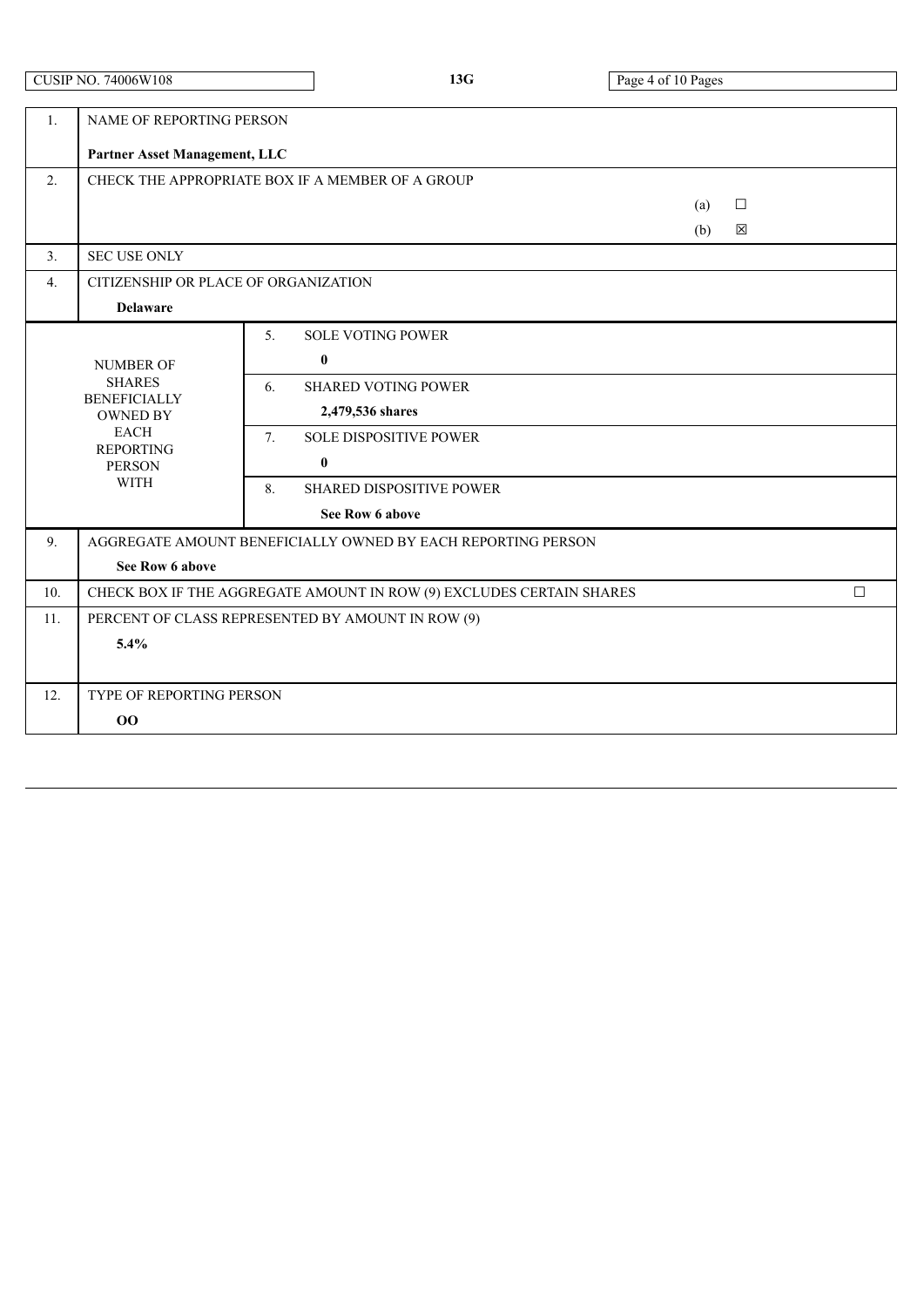$\overline{\phantom{a}}$ 

| $\mathbf{1}$ . | NAME OF REPORTING PERSON                                                                                  |                                                              |     |        |  |  |  |
|----------------|-----------------------------------------------------------------------------------------------------------|--------------------------------------------------------------|-----|--------|--|--|--|
|                | <b>Brian D. Grossman</b>                                                                                  |                                                              |     |        |  |  |  |
| 2.             |                                                                                                           | CHECK THE APPROPRIATE BOX IF A MEMBER OF A GROUP             |     |        |  |  |  |
|                |                                                                                                           |                                                              | (a) | $\Box$ |  |  |  |
|                |                                                                                                           |                                                              | (b) | 区      |  |  |  |
| 3.             | <b>SEC USE ONLY</b>                                                                                       |                                                              |     |        |  |  |  |
| 4.             | CITIZENSHIP OR PLACE OF ORGANIZATION                                                                      |                                                              |     |        |  |  |  |
|                | <b>U.S. Citizen</b>                                                                                       |                                                              |     |        |  |  |  |
|                |                                                                                                           | <b>SOLE VOTING POWER</b><br>5 <sub>1</sub>                   |     |        |  |  |  |
|                | <b>NUMBER OF</b>                                                                                          | $\bf{0}$                                                     |     |        |  |  |  |
|                | <b>SHARES</b>                                                                                             | <b>SHARED VOTING POWER</b><br>6.                             |     |        |  |  |  |
|                | <b>BENEFICIALLY</b><br><b>OWNED BY</b><br><b>EACH</b><br><b>REPORTING</b><br><b>PERSON</b><br><b>WITH</b> | 2,479,536 shares                                             |     |        |  |  |  |
|                |                                                                                                           | <b>SOLE DISPOSITIVE POWER</b><br>7.                          |     |        |  |  |  |
|                |                                                                                                           | $\bf{0}$                                                     |     |        |  |  |  |
|                |                                                                                                           | 8.<br>SHARED DISPOSITIVE POWER                               |     |        |  |  |  |
|                |                                                                                                           | See Row 6 above                                              |     |        |  |  |  |
| 9.             |                                                                                                           | AGGREGATE AMOUNT BENEFICIALLY OWNED BY EACH REPORTING PERSON |     |        |  |  |  |
|                | See Row 6 above                                                                                           |                                                              |     |        |  |  |  |
| 10.            | CHECK BOX IF THE AGGREGATE AMOUNT IN ROW (9) EXCLUDES CERTAIN SHARES<br>$\Box$                            |                                                              |     |        |  |  |  |
| 11.            | PERCENT OF CLASS REPRESENTED BY AMOUNT IN ROW (9)                                                         |                                                              |     |        |  |  |  |
|                | 5.4%                                                                                                      |                                                              |     |        |  |  |  |
|                |                                                                                                           |                                                              |     |        |  |  |  |
| 12.            | TYPE OF REPORTING PERSON                                                                                  |                                                              |     |        |  |  |  |
|                | IN                                                                                                        |                                                              |     |        |  |  |  |
|                |                                                                                                           |                                                              |     |        |  |  |  |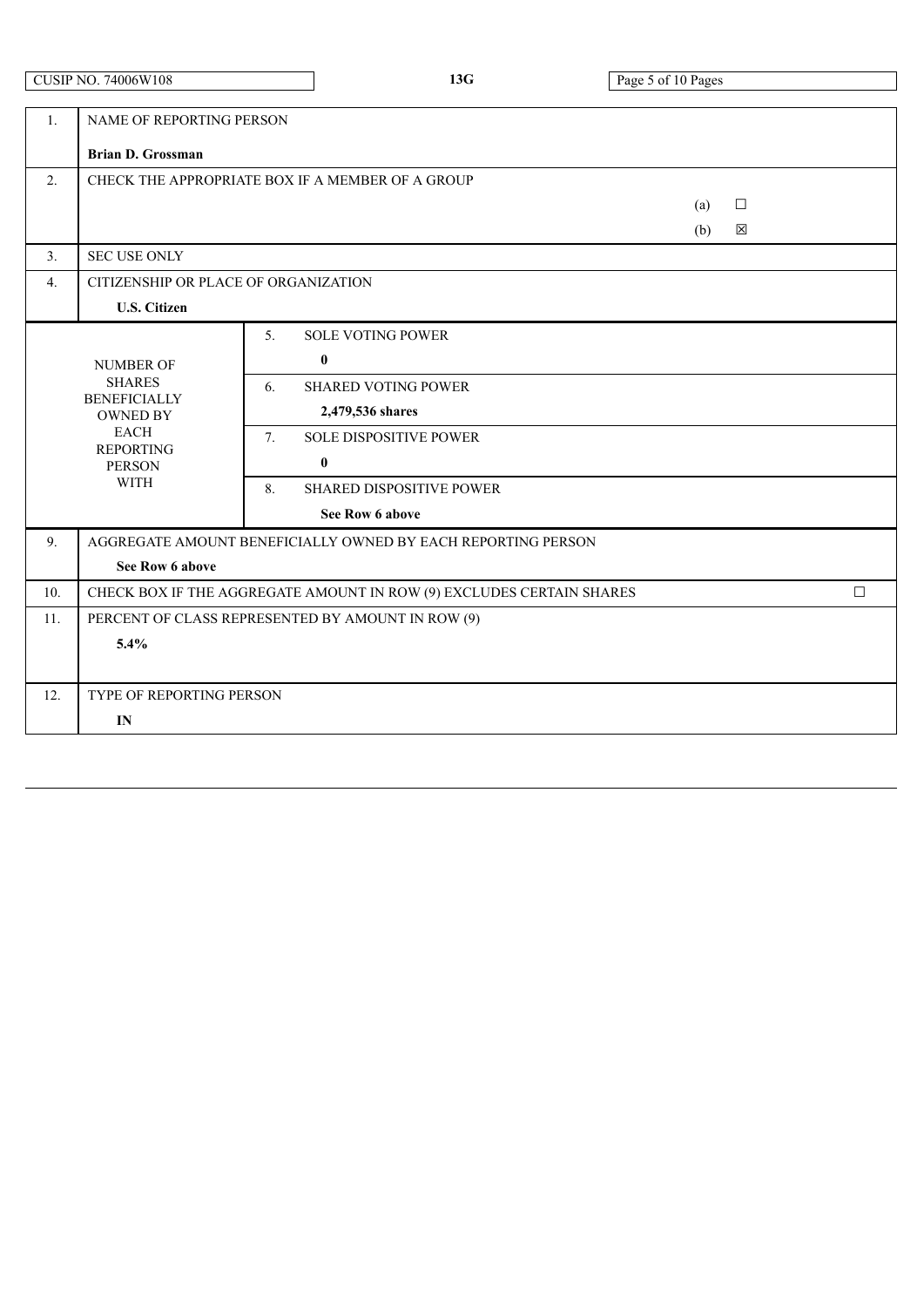13G Page 6 of 10 Pages

**Item 1(a) Name of Issuer** Praxis Precision Medicines, Inc. **Item 1(b) Address of Issuer's Principal Executive Offices** 99 High Street, 30th Floor, Boston, Massachusetts 02110 **Item 2(a) Name of Person Filing** This Schedule 13G is being jointly filed by PFM Health Sciences, LP ("PFM"), PFM Health Sciences GP, LLC ("PFM-GP"), Partner Asset Management, LLC ("PAM"), and Brian D. Grossman ("Grossman" and, collectively with PFM, PFM-GP, and PAM, the "Reporting Persons") with respect to shares of common stock of the above-named issuer owned by PFM Healthcare Master Fund, L.P., a Cayman Islands limited partnership ("HCM"), and PFM Biotech Opportunities LP, a Delaware limited partnership ("BO" and, collectively with HCM, the "Funds"). PFM is the investment advisor for the Funds. PAM is the general partner of the Funds. PFM-GP is the general partner of PFM and the manager of PAM. Grossman is the sole member of PFM-GP. The filing of this statement shall not be construed as an admission that any of the Reporting Persons is the beneficial owner of any securities covered by the statement other than the securities actually owned by such person (if any). **Item 2(b) Address of Principal Business Office** The address of the principal business office of each of the Reporting Persons is c/o PFM Health Sciences, LP, 475 Sansome Street, Suite 1720, San Francisco, California 94111. **Item 2(c) Citizenship** PFM is organized as a limited partnership under the laws of the State of Delaware. Each of PFM-GP and PAM is organized as a limited liability company under the laws of the State of Delaware. Grossman is a U.S. citizen. **Item 2(d) Title of Class of Securities** Common stock, \$0.0001 par value per share **Item 2(e) CUSIP Number** 74006W108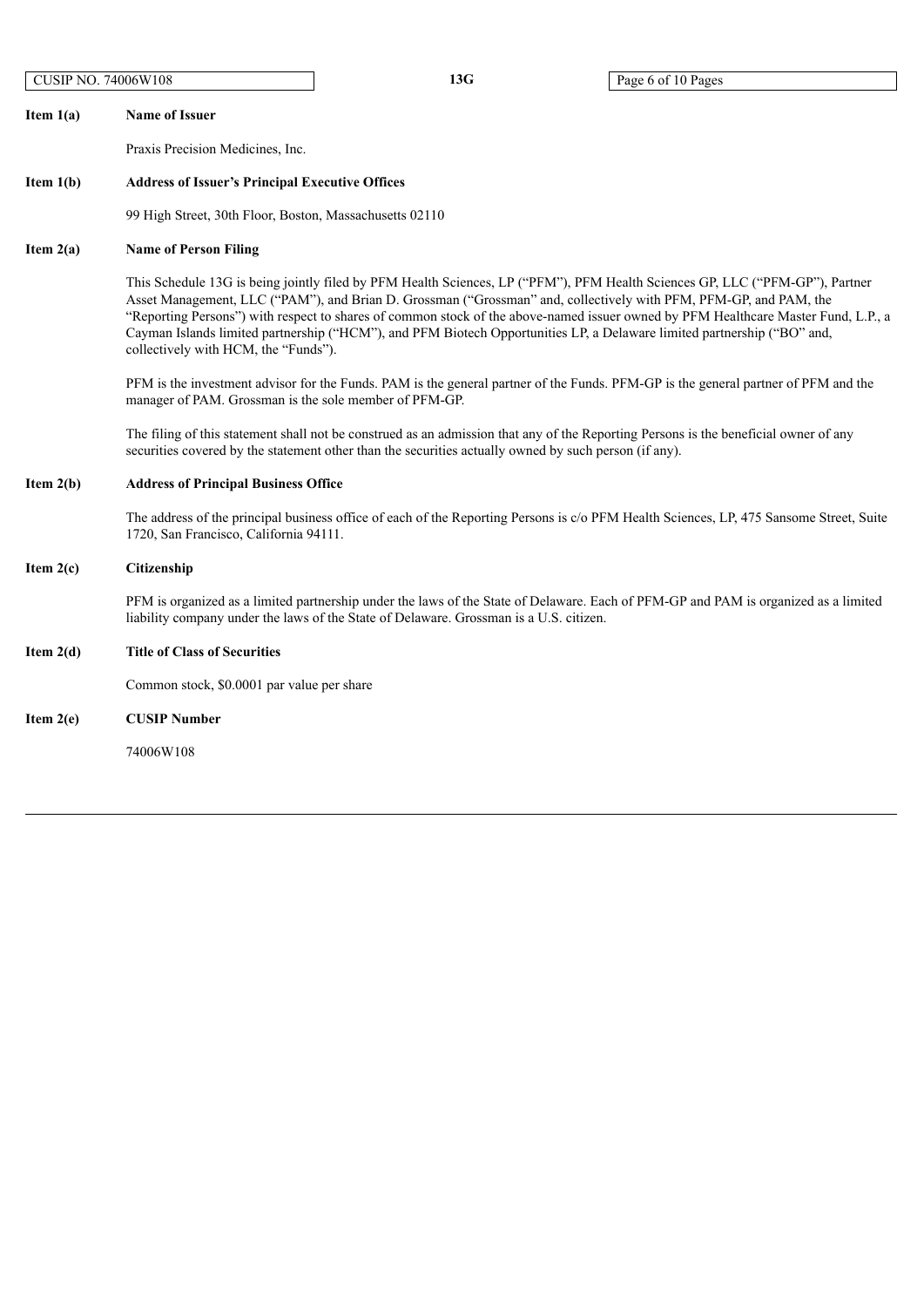| Item 3 | If this statement is filed pursuant to Rules $13d-1(b)$ , or $13d-2(b)$ or (c), check whether the person filing is a: |        |                                                                                                                                        |  |  |  |
|--------|-----------------------------------------------------------------------------------------------------------------------|--------|----------------------------------------------------------------------------------------------------------------------------------------|--|--|--|
|        | (a)                                                                                                                   | $\Box$ | Broker or dealer registered under Section 15 of the Exchange Act;                                                                      |  |  |  |
|        | (b)                                                                                                                   | $\Box$ | Bank as defined in Section $3(a)(6)$ of the Exchange Act;                                                                              |  |  |  |
|        | (c)                                                                                                                   | $\Box$ | Insurance company as defined in Section $3(a)(19)$ of the Exchange Act;                                                                |  |  |  |
|        | (d)                                                                                                                   | $\Box$ | Investment company registered under Section 8 of the Investment Company Act;                                                           |  |  |  |
|        | (e)                                                                                                                   | $\Box$ | An investment adviser in accordance with Rule $13d-1(b)(1)(ii)(E)$ ;                                                                   |  |  |  |
|        | (f)                                                                                                                   | $\Box$ | An employee benefit plan or endowment fund in accordance with Rule $13d-1(b)(1)(ii)(F)$ ;                                              |  |  |  |
|        | (g)                                                                                                                   | $\Box$ | A parent holding company or control person in accordance with Rule $13d-1(b)(1)(ii)(G)$ ;                                              |  |  |  |
|        | (h)                                                                                                                   | $\Box$ | A savings association as defined in Section 3(b) of the Federal Deposit Insurance Act;                                                 |  |  |  |
|        | (i)                                                                                                                   | $\Box$ | A church plan that is excluded from the definition of an investment company under Section $3(c)(14)$ of the Investment<br>Company Act; |  |  |  |
|        | (j)                                                                                                                   | $\Box$ | A non-U.S. institution in accordance with Rule $13d-1(b)(1)(ii)(J)$ ;                                                                  |  |  |  |
|        | (k)                                                                                                                   | $\Box$ | Group, in accordance with Rule $13d-1(b)(1)(ii)(K)$ .                                                                                  |  |  |  |
|        |                                                                                                                       |        | If filing as a non-U.S. institution in accordance with Rule $13d-1(b)(1)(ii)(J)$ , please specify the type of institution:             |  |  |  |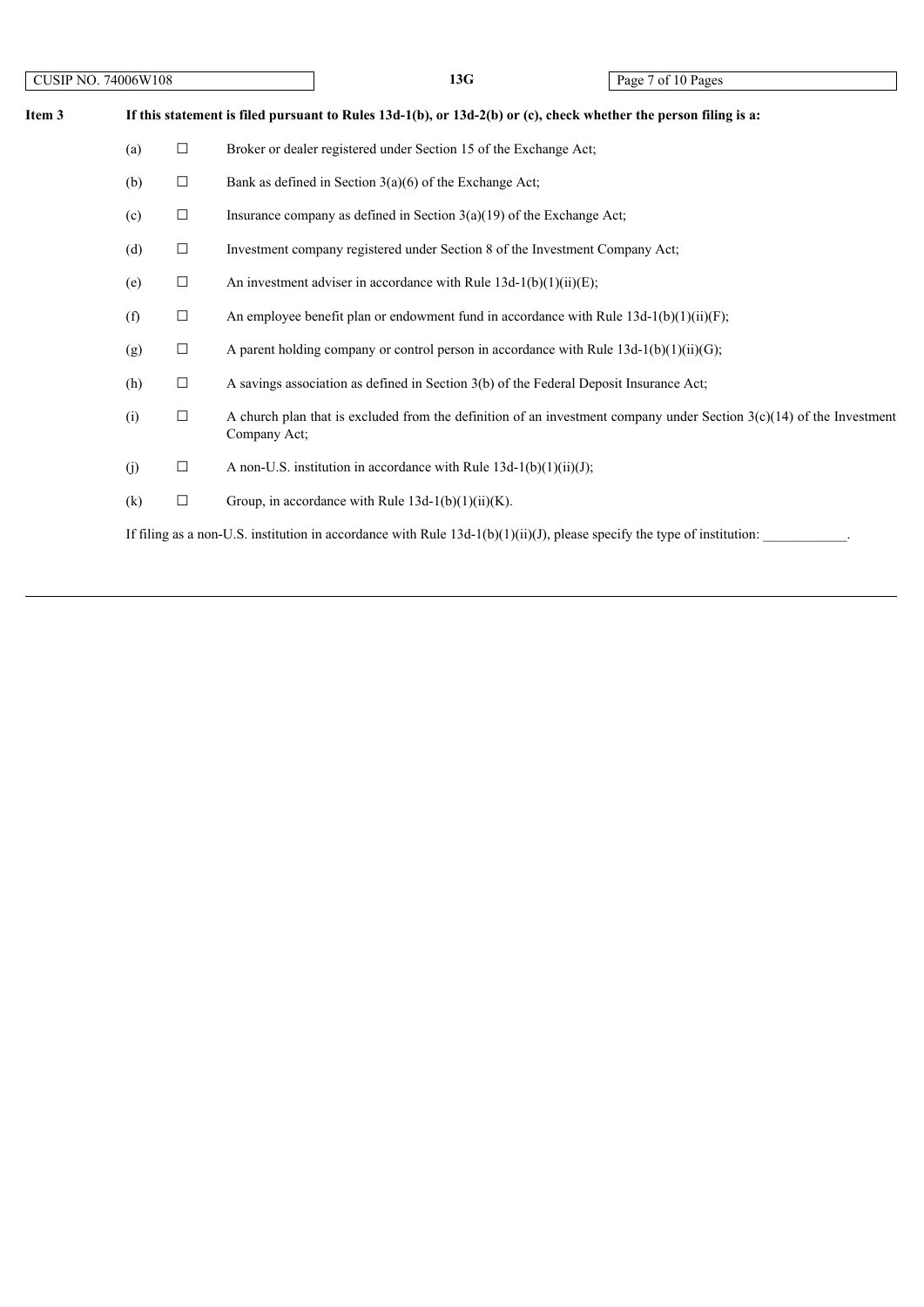| Item 4 | Ownership |                                                                                                                         |                                                                                                                                                                                                                                 |  |  |  |  |  |
|--------|-----------|-------------------------------------------------------------------------------------------------------------------------|---------------------------------------------------------------------------------------------------------------------------------------------------------------------------------------------------------------------------------|--|--|--|--|--|
|        | A.        |                                                                                                                         | PFM Health Sciences, LP, PFM Health Sciences GP, LLC and Partner Asset Management, LLC                                                                                                                                          |  |  |  |  |  |
|        |           | (a)                                                                                                                     | PFM, PFM-GP and PAM may be deemed to beneficially own 2,479,536 shares of Common Stock.                                                                                                                                         |  |  |  |  |  |
|        |           | (b)                                                                                                                     | The number of shares PFM, PFM-GP and PAM may be deemed to beneficially own constitutes approximately 5.4% of<br>the Common Stock outstanding.                                                                                   |  |  |  |  |  |
|        |           | (c)                                                                                                                     | Number of shares as to which such person has:                                                                                                                                                                                   |  |  |  |  |  |
|        |           |                                                                                                                         | (i)<br>sole power to vote or to direct the vote: 0                                                                                                                                                                              |  |  |  |  |  |
|        |           |                                                                                                                         | shared power to vote or to direct the vote: 2,479,536<br>(ii)                                                                                                                                                                   |  |  |  |  |  |
|        |           |                                                                                                                         | sole power to dispose or to direct the disposition of: 0<br>(iii)                                                                                                                                                               |  |  |  |  |  |
|        |           |                                                                                                                         | (iv)<br>shared power to dispose or to direct the disposition of: 2,479,536                                                                                                                                                      |  |  |  |  |  |
|        | <b>B.</b> |                                                                                                                         | Brian D. Grossman                                                                                                                                                                                                               |  |  |  |  |  |
|        |           | (a)                                                                                                                     | Grossman may be deemed to beneficially own 2,479,536 shares of Common Stock.                                                                                                                                                    |  |  |  |  |  |
|        |           | (b)                                                                                                                     | The number of shares Grossman may be deemed to beneficially own constitutes approximately 5.4% of the Common<br>Stock outstanding.                                                                                              |  |  |  |  |  |
|        |           | (c)                                                                                                                     | Number of shares as to which such person has:                                                                                                                                                                                   |  |  |  |  |  |
|        |           |                                                                                                                         | (i)<br>sole power to vote or to direct the vote: 0                                                                                                                                                                              |  |  |  |  |  |
|        |           |                                                                                                                         | (ii)<br>shared power to vote or to direct the vote: 2,479,536                                                                                                                                                                   |  |  |  |  |  |
|        |           |                                                                                                                         | (iii)<br>sole power to dispose or to direct the disposition of: 0                                                                                                                                                               |  |  |  |  |  |
|        |           |                                                                                                                         | shared power to dispose or to direct the disposition of: 2,479,536<br>(iv)                                                                                                                                                      |  |  |  |  |  |
| Item 5 |           | <b>Ownership of Five Percent or Less of a Class</b>                                                                     |                                                                                                                                                                                                                                 |  |  |  |  |  |
|        |           |                                                                                                                         | If this statement is being filed to report the fact that as of the date hereof the reporting person has ceased to be the beneficial owner of<br>more than 5 percent of the class of securities, check the following $\square$ . |  |  |  |  |  |
| Item 6 |           |                                                                                                                         | <b>Ownership of More than Five Percent on Behalf of Another Person</b>                                                                                                                                                          |  |  |  |  |  |
|        |           | Not Applicable                                                                                                          |                                                                                                                                                                                                                                 |  |  |  |  |  |
| Item 7 | Company   | Identification and Classification of the Subsidiary which Acquired the Security Being Reported on by the Parent Holding |                                                                                                                                                                                                                                 |  |  |  |  |  |

See Item 2 above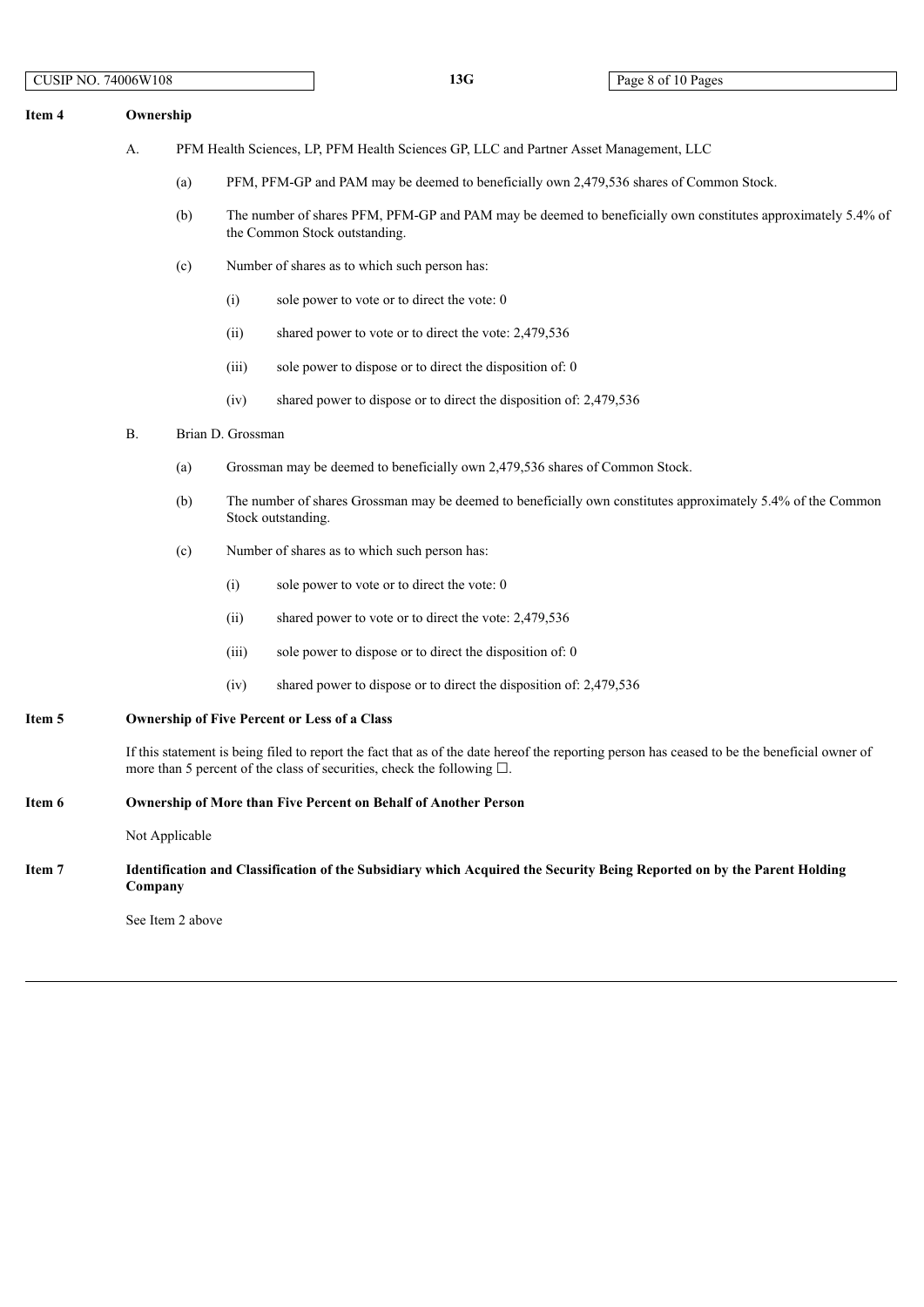# **Item 8 Identification and Classification of Members of the Group**

Not Applicable

# **Item 9 Notice of Dissolution of Group**

Not Applicable

# **Item 10 Certification**

By signing below I certify that, to the best of my knowledge and belief, the securities referred to above were not acquired and are not held for the purpose of or with the effect of changing or influencing the control of the issuer of the securities and were not acquired and are not held in connection with or as a participant in any transaction having that purpose or effect.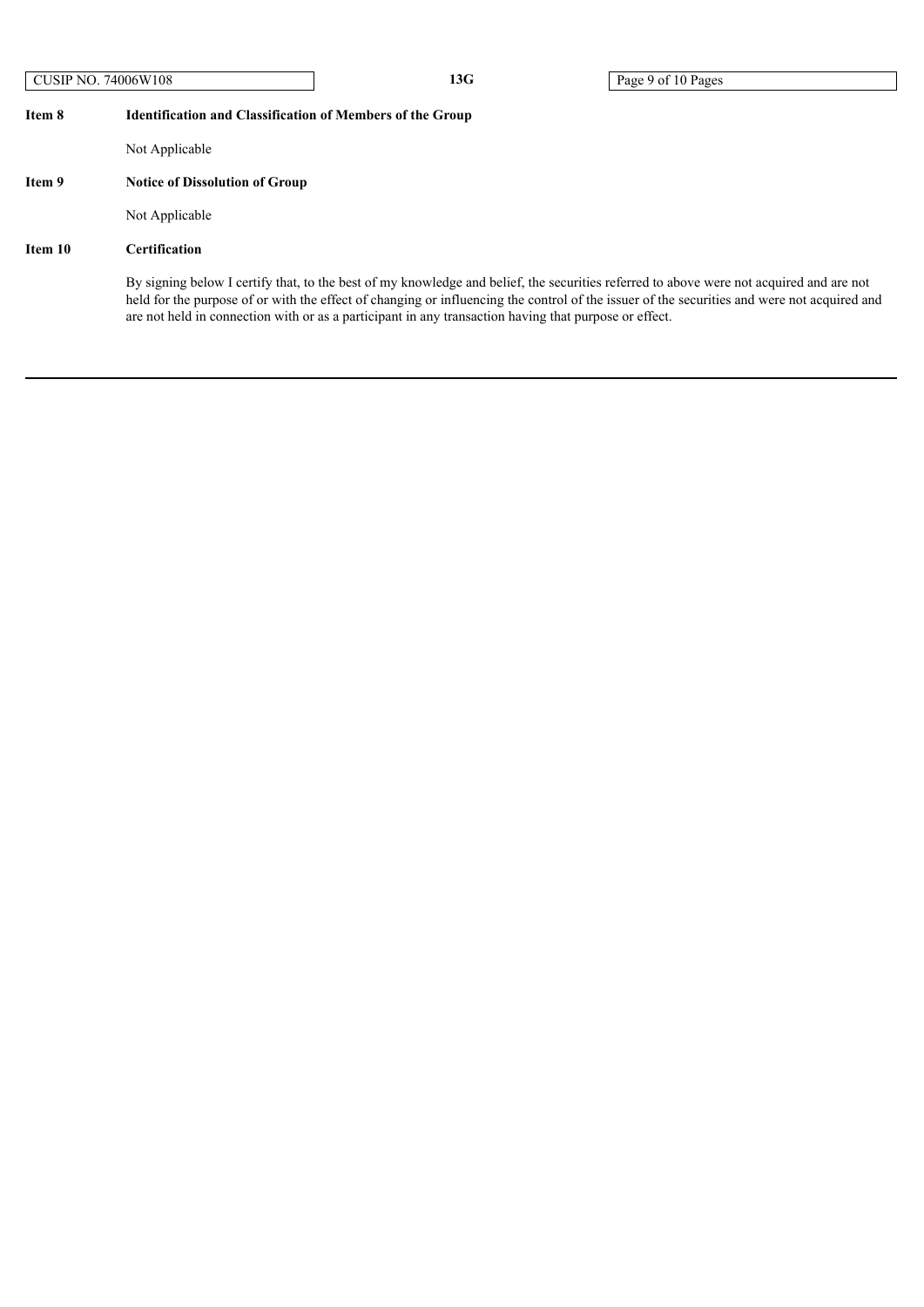CUSIP NO. 74006W108 **13G** Page 10 of 10 Pages

After reasonable inquiry and to the best of its knowledge and belief, the undersigned certify that the information set forth in this statement is true, complete and correct.

Dated this 17<sup>th</sup> day of June, 2022.

### **PFM HEALTH SCIENCES, LP PFM HEALTH SCIENCES GP, LLC**

By: PFM Health Sciences GP, LLC, By: /s/ Darin Sadow

### By: /s/ Darin Sadow Darin Sadow, Authorized Signatory

## **PARTNER ASSET MANAGEMENT, LLC BRIAN D. GROSSMAN**

By: PFM Health Sciences GP, LLC, By: /s/ Darin Sadow its manager Darin Sadow, attorney-in-fact<sup>\*</sup>

its general partner Darin Sadow, Authorized Signatory

By: /s/ Darin Sadow Darin Sadow, Authorized Signatory

<sup>\*</sup> Darin Sadow is signing on behalf of Brian Grossman as attorney-in-fact pursuant to a power of attorney dated August 4, 2011, and incorporated by reference herein. The power of attorney was filed as an attachment to a filing by certain of the Reporting Persons on Schedule 13G for K-V Pharmaceutical Company on August 5, 2011.